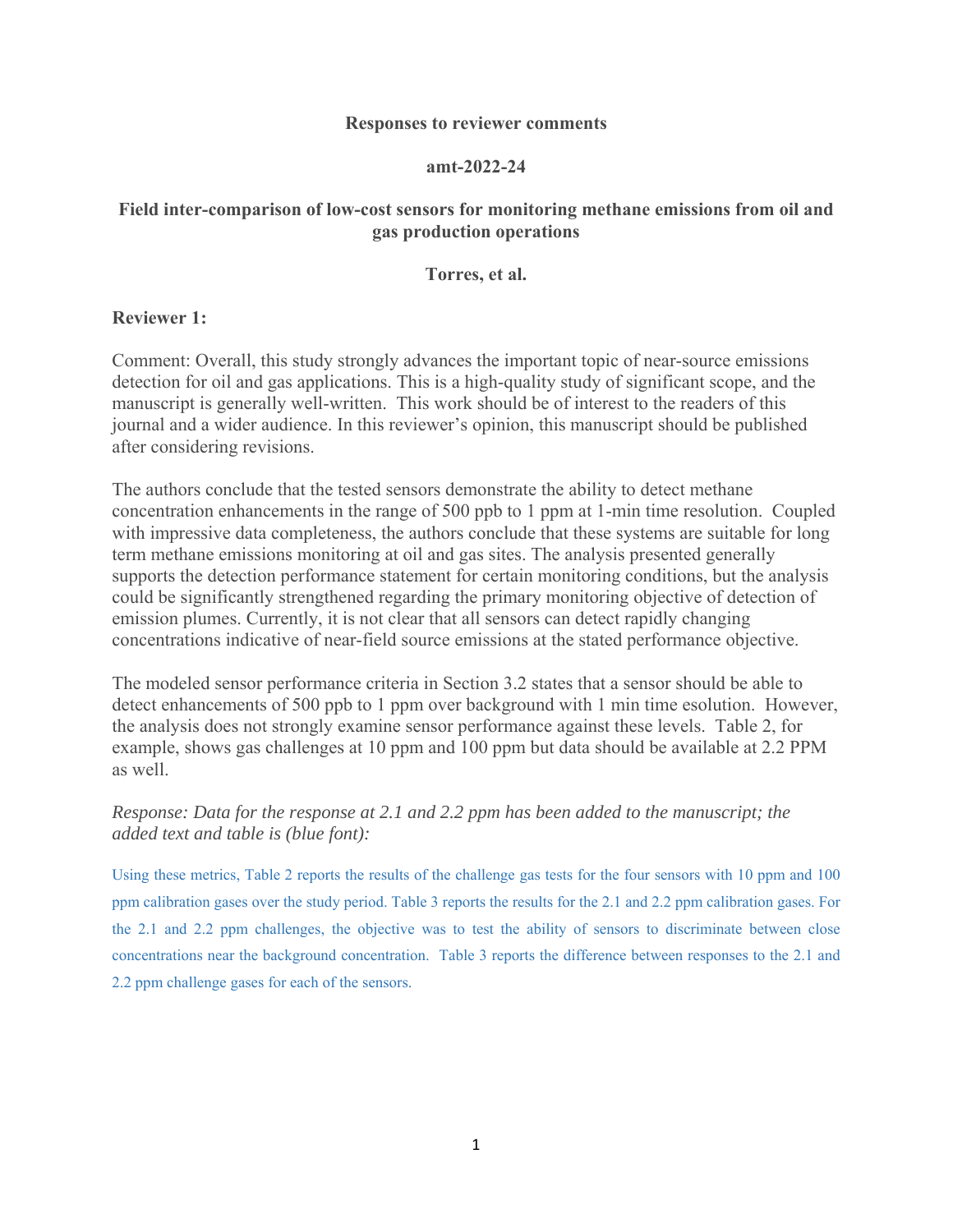| Sensor                     | $CH4$ gas<br>concentration | Number of<br>comparisons | Sensor mean<br>response | Mean difference<br>2.1 vs 2.2 ppm |
|----------------------------|----------------------------|--------------------------|-------------------------|-----------------------------------|
| <b>Scientific Aviation</b> | $2.1$ ppm                  | 8                        | 5.44                    | $-0.819 \pm 0.883$                |
| <b>Scientific Aviation</b> | $2.2$ ppm                  | 8                        | 4.62                    |                                   |
| Aeris                      | $2.1$ ppm                  | 6                        | 2.04                    | $0.106 \pm 0.026$                 |
| Aeris                      | $2.2$ ppm                  | 6                        | 2.14                    |                                   |
| Canary                     | $2.1$ ppm                  | 7                        | 2.83                    | $0.013 \pm 0.167$                 |
| Canary                     | $2.2$ ppm                  | 7                        | 2.84                    |                                   |
| Quanta 3                   | $2.1$ ppm                  | $\mathbf{8}$             | 2.14                    | $0.080 \pm 0.118$                 |
| Quanta 3                   | $2.2$ ppm                  | $\mathbf{8}$             | 2.22                    |                                   |

**Table 3. Summary of responses to the 2.1 and 2.2 ppm challenge gas tests** 

Comment: Regarding comparisons to QC-TIDLAS, concentration enhancements observed by near-source sensors typically represent a superposition of slowly varying background signal and rapidly varying emission plume signal from the potential emission source under study. The performance criteria for source-proximate emission detection approaches should center on the sensor's ability to detect proximate emission plumes. A sensor's ability to track slow diurnal changes in methane with high accuracy is somewhat less important. This paper could be strengthened by adding a subset analysis focused on temporally sharp, multi-ppm enchantments likely representing plume signal from the adjacent site. For example, using QC-TIDLAS determined short term excursions (e.g.  $>$  5 ppm), what percentage of these peaks were successfully detected by the sensors under study. This type of analysis will separate slowly varying background data from source-induced concentration enhancements (the primary application).

 As it stands, the ability of the sensors to track dynamic concentration changes indicative of nearfield emission plumes is difficult to understand. For example, Figure 7(d) is illustrative of baseline offset but lacks the 5-ppm signal excursions for comparison to other cases in the same figure. Looking at Table 3, how much of the decorrelation in the slow MOX sensor is due to baseline drift and how much is due to insufficient temporal response to rapidly varying plume signal that is properly captured by QC-TIDLAS reference instrument?

*Response: The reviewer correctly identifies slow response as one of the reasons for the decorrelation between the metal oxide sensing system and the QC-TILDAS reference instrument. We have added text and figures highlighting this issue in the revised manuscript. Rapidly varying ambient concentrations make it difficult to quantitatively account for this lag with a simple delay in response, therefore we have added text describing the average concentrations recorded by the metal oxide sensor when the QC-TILDAS instrument was recording*